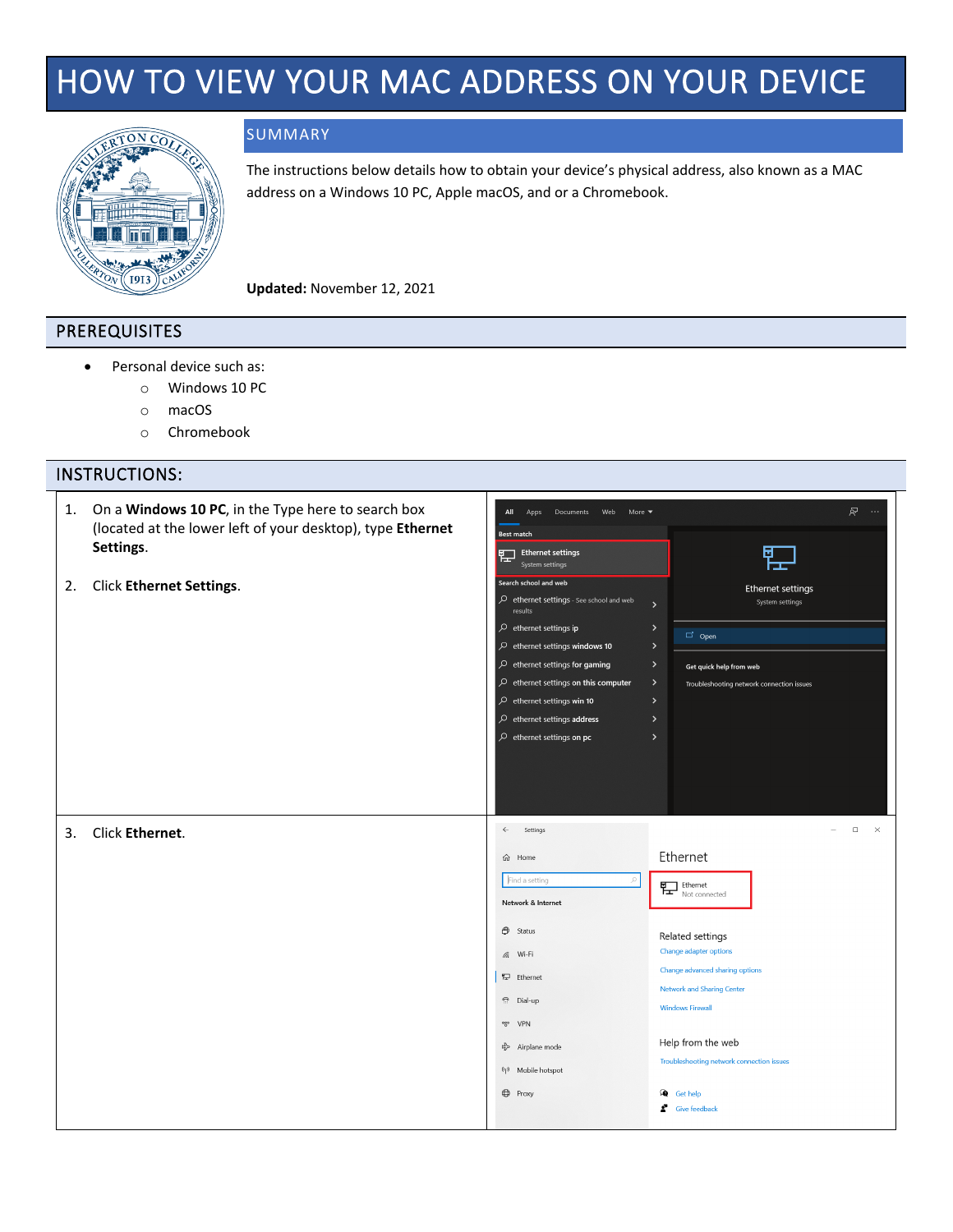| Your Physical address, also known as a MAC address, will be<br>4.<br>displayed under Properties.<br>Please email the MAC address to ACT Help Desk at<br>5.<br>acthelpdesk@fullcoll.edu to register your device. | Properties<br>Manufacturer:<br>Realtek<br>Description:<br>Realtek PCIe GbE Family Controller<br>Driver version:<br>10.35.510.2019<br>Physical address (MAC):<br>01-35-Z2-2Z-88-XX<br>Copy                                                                                                                                       |
|-----------------------------------------------------------------------------------------------------------------------------------------------------------------------------------------------------------------|---------------------------------------------------------------------------------------------------------------------------------------------------------------------------------------------------------------------------------------------------------------------------------------------------------------------------------|
| On an Apple macOS (Moc OS X) device, open the Apple<br>6.<br>Menu by clicking the apple symbol                                                                                                                  | <b>Word</b><br>File<br>Edit<br><b>View</b><br><b>Inser</b><br><b>About This Mac</b><br><b>System Preferences</b><br>1 update<br>7 updates<br>App Store<br><b>Recent Items</b><br>$\rightarrow$<br><b>Force Quit Word</b><br>こんまひ<br>Sleep<br>Restart<br>Shut Down<br>$^{\wedge}$ $\#$ $Q$<br><b>Lock Screen</b>                 |
| Click System Preferences.<br>7.                                                                                                                                                                                 | <b>介出Q</b><br>File<br>Edit<br><b>View</b><br><b>Word</b><br>Inser<br><b>About This Mac</b><br><b>System Preferences</b><br>1 update<br>App Store<br>7 updates<br><b>Recent Items</b><br>⋗<br><b>Force Quit Word</b><br>心跳心了<br>Sleep<br>Restart<br>Shut Down<br>$^{\wedge}$ $\mathcal{H}$ Q<br><b>Lock Screen</b><br><b>介出Q</b> |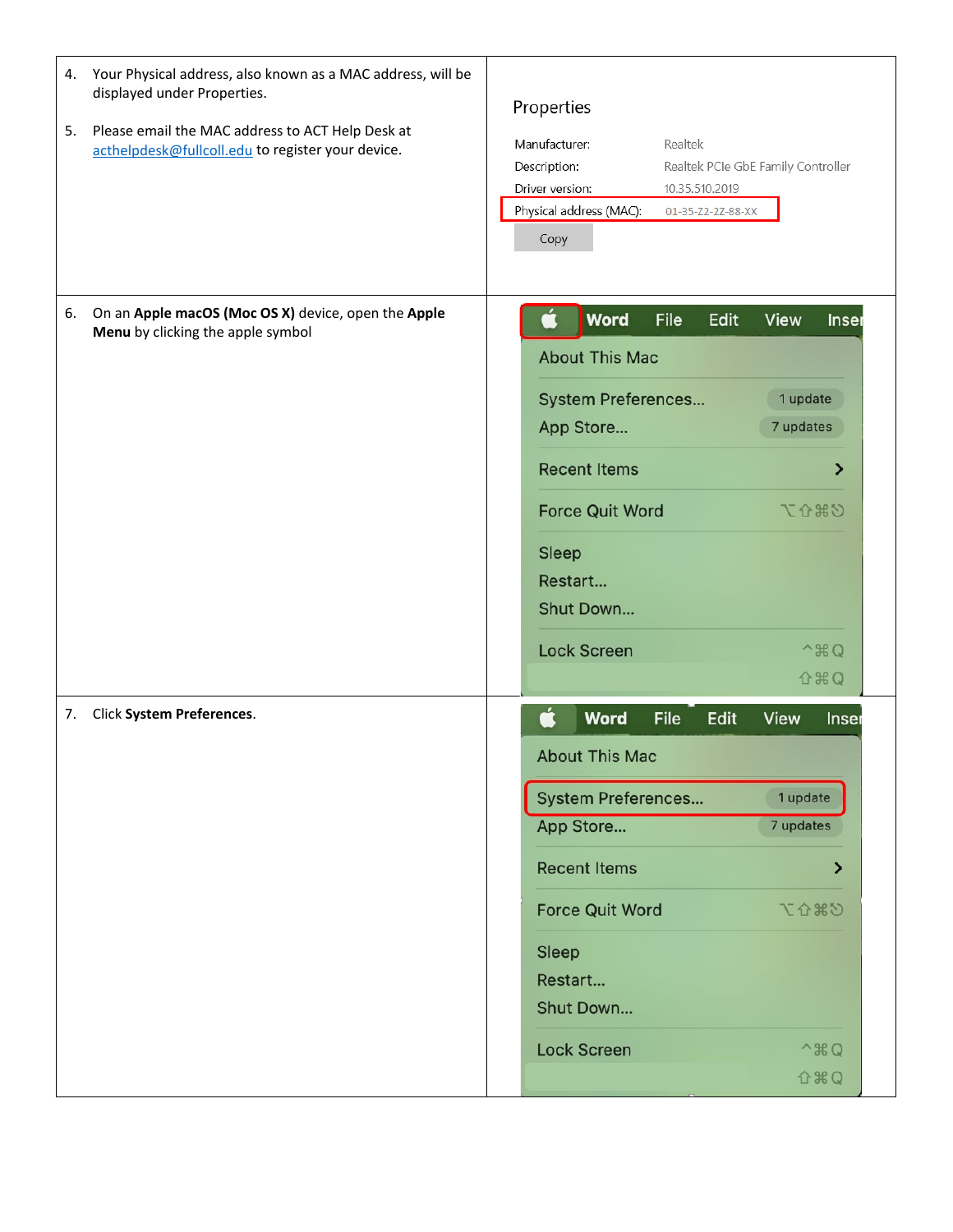| 8.<br>Click Network.                                                                                           | :::: System Preferences<br>Q Search<br>$\bullet\bullet\hspace{0.1cm} \bullet\hspace{0.1cm}\hspace{0.1cm} \hspace{0.1cm} \hspace{0.1cm} \hspace{0.1cm} \hspace{0.1cm} \hspace{0.1cm} \hspace{0.1cm} \hspace{0.1cm} \hspace{0.1cm} \hspace{0.1cm} \hspace{0.1cm} \hspace{0.1cm} \hspace{0.1cm} \hspace{0.1cm} \hspace{0.1cm} \hspace{0.1cm} \hspace{0.1cm} \hspace{0.1cm} \hspace{0.1cm} \hspace{0.1cm} \hspace{0.1cm} \hspace{0.1cm$<br>$\rightarrow$ |  |  |  |
|----------------------------------------------------------------------------------------------------------------|------------------------------------------------------------------------------------------------------------------------------------------------------------------------------------------------------------------------------------------------------------------------------------------------------------------------------------------------------------------------------------------------------------------------------------------------------|--|--|--|
|                                                                                                                | Jane Bee<br>Apple ID, iCloud, Media & App Store<br>Apple ID<br>Family<br>Sharing                                                                                                                                                                                                                                                                                                                                                                     |  |  |  |
|                                                                                                                | e.<br>⊕<br>Im <sub>1</sub><br><b>A</b> TO<br>General<br>Desktop &<br>Dock &<br>Mission<br>Siri<br>Spotlight<br>Language<br>Notifications<br>Screen Saver<br>Menu Bar<br>Control<br>& Region<br>$\bar{\mathbf{I}}$<br>$\circledcirc$<br>π                                                                                                                                                                                                             |  |  |  |
|                                                                                                                | Internet<br>Users &<br>Accessibility Screen Time<br>Extensions<br>Security<br>Accounts<br>Groups<br>& Privacy                                                                                                                                                                                                                                                                                                                                        |  |  |  |
|                                                                                                                | $\ast$<br>C<br>$\mathbf{d}(\mathbf{0})$<br>$\epsilon$ .<br>Software<br>Bluetooth<br>Network<br>Printers &<br>Keyboard<br>Trackpad<br>Sound<br>Mouse<br>Update<br>Scanners                                                                                                                                                                                                                                                                            |  |  |  |
|                                                                                                                | $\bigodot$<br>$\frac{1}{17}$<br>۵<br>Time<br>Startup<br>Profiles<br>Displays<br>Battery<br>Date & Time<br>Sharing<br>Machine<br><b>Disk</b>                                                                                                                                                                                                                                                                                                          |  |  |  |
| 9.<br>Click Advanced.                                                                                          | <b>:::: Network</b><br>Q Search<br>$\bullet\bullet\circ$<br>$\langle$<br>$\rightarrow$                                                                                                                                                                                                                                                                                                                                                               |  |  |  |
|                                                                                                                | Θ<br>Location: Automatic                                                                                                                                                                                                                                                                                                                                                                                                                             |  |  |  |
|                                                                                                                | Wi-Fi<br>$\hat{\boldsymbol{\gamma}}$<br><b>Status: Connected</b><br>Turn Wi-Fi Off<br>Connected<br>Wi-Fi is connected to<br><b>Bluetooth PAN</b><br>and has the IP address<br>∦<br>Not Connected                                                                                                                                                                                                                                                     |  |  |  |
|                                                                                                                | Thunderbolt Bridge<br>$\overline{\langle \cdots \rangle}$<br>Network Name:<br>Θ<br>Not Connected                                                                                                                                                                                                                                                                                                                                                     |  |  |  |
|                                                                                                                | Automatically join this network<br>Ask to join Personal Hotspots                                                                                                                                                                                                                                                                                                                                                                                     |  |  |  |
|                                                                                                                | Ask to join new networks<br>Known networks will be joined automatically. If<br>no known networks are available, you will have<br>to manually select a network.                                                                                                                                                                                                                                                                                       |  |  |  |
|                                                                                                                | Connect                                                                                                                                                                                                                                                                                                                                                                                                                                              |  |  |  |
|                                                                                                                | Show Wi-Fi status in menu bar<br>Advanced                                                                                                                                                                                                                                                                                                                                                                                                            |  |  |  |
|                                                                                                                | $+$ - $\odot$ v<br>Revert<br>Apply                                                                                                                                                                                                                                                                                                                                                                                                                   |  |  |  |
| 10. Click the Wi-Fi tab.                                                                                       | $\widehat{\mathcal{F}}$<br>Wi-Fi                                                                                                                                                                                                                                                                                                                                                                                                                     |  |  |  |
| 11. The Wi-Fi Address or Airport Address is your device's MAC                                                  | Wi-Fi<br>TCP/IP<br><b>DNS</b><br><b>WINS</b><br>802.1X<br>Proxies<br>Hardware                                                                                                                                                                                                                                                                                                                                                                        |  |  |  |
| address. Please email the MAC address to ACT Help Desk at<br>acthelpdesk@fullcoll.edu to register your device. | Preferred Networks:<br>Network Name<br>Auto-Join<br>Security                                                                                                                                                                                                                                                                                                                                                                                         |  |  |  |
|                                                                                                                |                                                                                                                                                                                                                                                                                                                                                                                                                                                      |  |  |  |
|                                                                                                                | $^{+}$                                                                                                                                                                                                                                                                                                                                                                                                                                               |  |  |  |
|                                                                                                                | Drag networks into the order you prefer.<br>Remember networks this computer has joined                                                                                                                                                                                                                                                                                                                                                               |  |  |  |
|                                                                                                                | Show legacy networks and options<br>Require administrator authorization to:<br>Change networks                                                                                                                                                                                                                                                                                                                                                       |  |  |  |
|                                                                                                                | Turn Wi-Fi on or off<br>Wi-Fi MAC Address: 01:02:3b:c4:56:78                                                                                                                                                                                                                                                                                                                                                                                         |  |  |  |
|                                                                                                                | OK<br>Cancel<br>$\overline{\mathbf{?}}$                                                                                                                                                                                                                                                                                                                                                                                                              |  |  |  |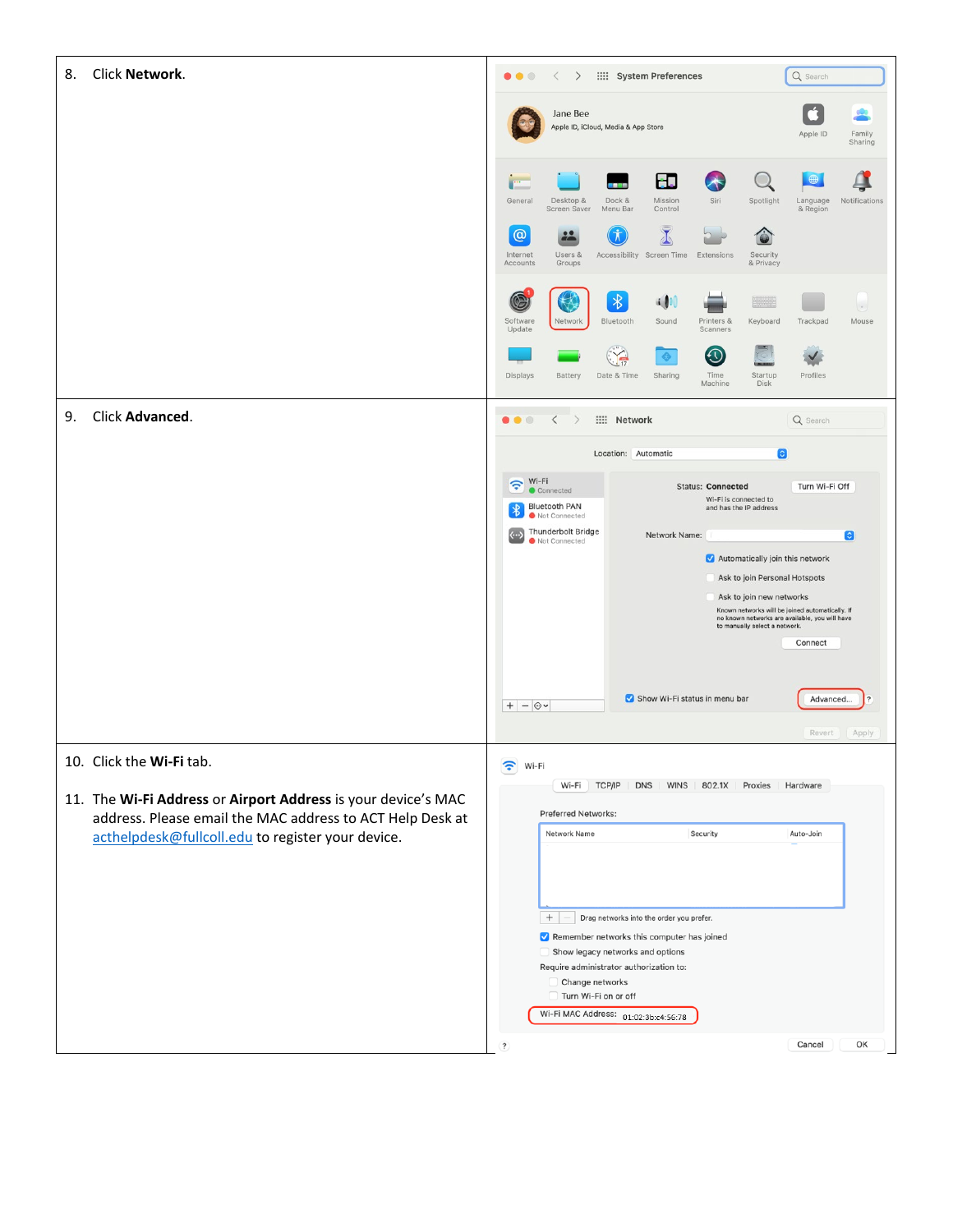| 12. On a Chromebook, open Settings from the apps menu. | G<br>G                                                                                                                                                                                                                    | $\bullet_{\sharp}$<br>Search your device, apps, web.<br>Tux Paint > Terminal (2) Media App<br><sup>9</sup> WhatsApp<br><b>C</b> Files<br>$\bullet$<br>5Q<br>Chromebook Re.<br>Google Keep - N.<br>Settings<br>$\Box$<br>$\blacktriangleright$<br>$\circ\bullet$<br>Media App<br>ouTube                                                                                                                                                 |
|--------------------------------------------------------|---------------------------------------------------------------------------------------------------------------------------------------------------------------------------------------------------------------------------|----------------------------------------------------------------------------------------------------------------------------------------------------------------------------------------------------------------------------------------------------------------------------------------------------------------------------------------------------------------------------------------------------------------------------------------|
| 13. Click Network.                                     | Settings<br>Wetwork<br>$*$<br>Bluetooth<br>0<br>Connected devices<br>$P^e$ People<br>Д<br>Device<br>$P$ ersonalization<br>Q Search and Assistant<br>III Apps<br>Linux (Beta)<br>Advanced<br>About Chrome OS               | $\mathbb{Q}$<br>Search settings<br>Network<br>Wi-Fi<br>$\overline{\Psi}_k$ , we<br>we $\hspace{0.1cm}$<br>Mobile data<br>$\cal A$<br>No network<br>Add connection<br>Bluetooth<br>Bluetooth<br>$\ast$<br>On<br>Connected devices<br>Google Pixel 2<br>Q/L<br>Enabled                                                                                                                                                                   |
| 14. Click your Wi-Fi Network name.                     | Settings<br>Network<br>* Bluetooth<br>$\Box$<br>Connected devices<br>$P^e$ People<br>$\Box$ Device<br>Personalization<br>Q Search and Assistant<br>: Apps<br>Linux (Beta)<br>Advanced                                     | Q<br>Search settings<br>Network<br>Wi-Fi<br>$\overline{\mathbf{v}}_a$<br><b>CO</b><br>$\,$<br>Mobile data<br>6<br>$\cal A$<br>No network<br>Add connection<br>$\checkmark$<br>Bluetooth<br>Bluetooth<br>$\ast$<br>$\blacktriangleright$<br><b>CO</b><br>On                                                                                                                                                                             |
| 15. Expand the Network section.                        | Settings<br>Network<br><b>*</b> Bluetooth<br>$\Box$ Connected devices<br>$P^e$ People<br>$\Box$ Device<br>$\mathscr O$ Personalization<br>Q Search and Assistant<br>: Apps<br>Linux (Beta)<br>Advanced<br>About Chrome OS | $\mathbb{Q}$<br>Search settings<br>$\leftarrow$<br>$\widehat{\overline{\Psi_{\hat{\mathbf{a}}}}}$ . Connected<br><b>Disconnect</b><br>Forget<br>Other users of this device can use this network.<br>Prefer this network<br>$\subset$<br>Automatically connect to this network<br>$\textcolor{red}{\bullet}$<br>IP Address<br><b><i><i><u>STORY OF THE</u></i></i></b><br>Advanced<br>$\checkmark$<br>$_{\check{}}$<br>Network<br>Proxy |